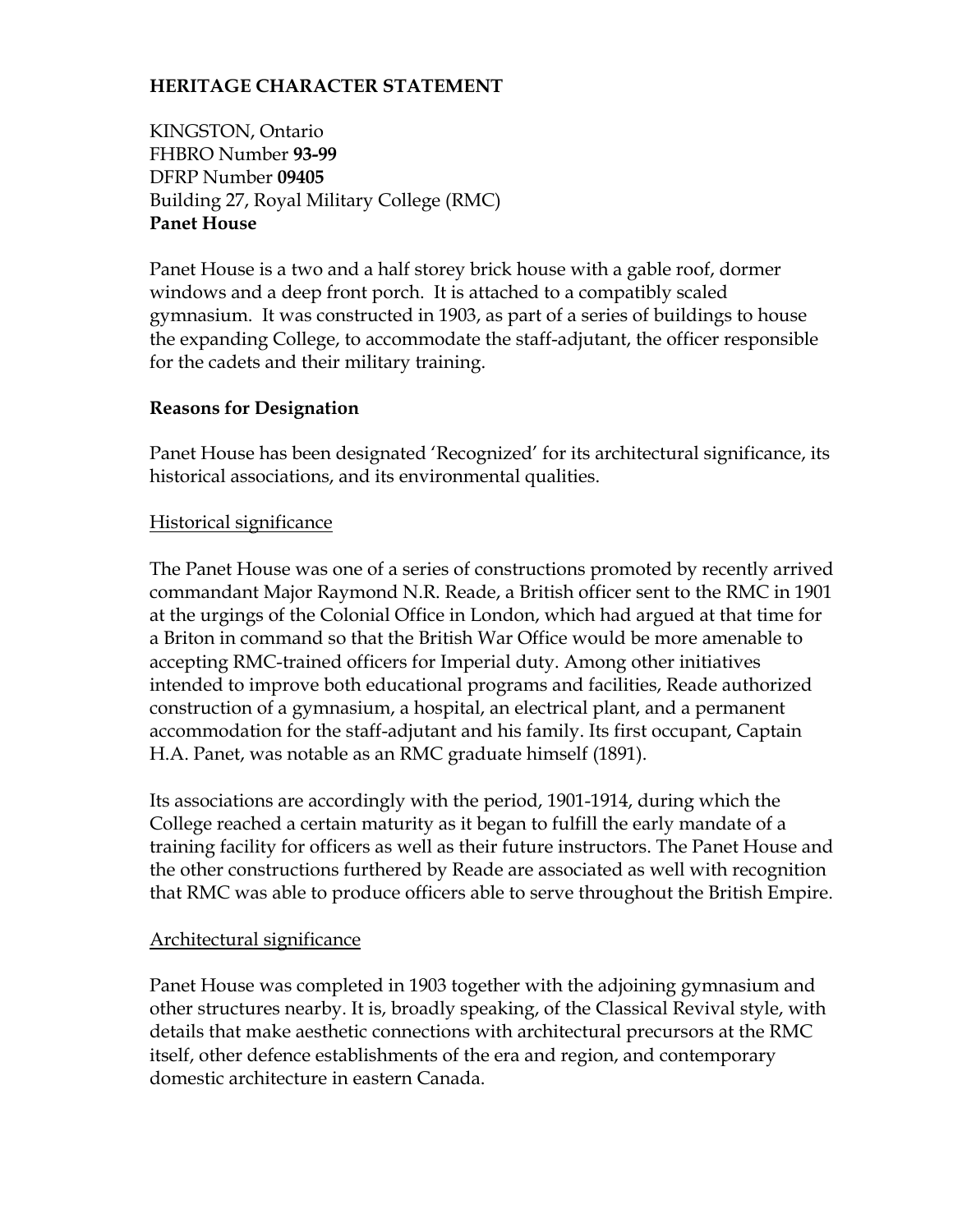The two-and-a-half-storey house is clad in brick with stone embellishments, and stands atop a random ashlar basement. The site slopes down from the front permitting direct access from grade to the basement at the rear. The structure of the house shares a wall with the adjacent gymnasium, the roof eaves of both are contiguous, and the eave of the broad front porch of Panet House is more or less in the same line as the west wall of the gymnasium.

Apart from its physical connection to the gymnasium, Panet House is a symmetrical block, gable-roofed with a large front-facing gabled dormer and three very spartan shed dormers to the rear. The exposed side gable is truncated to give the impression of a very large dormer on a hip, reducing the apparent width of the house from the side. Eaves and fascia are robust wooden forms throughout. Both the broad and deep front porch and the smaller sun porch at the rear are supported on large panelled-box posts, with large dentils on their eaves. The exposed south end of the porch sweeps in a quarter circle to join the corner of the house.

# Environmental qualities

The Panet House is compatible with its formally planned setting where it helps define the east side of the open space containing the playing field and parade square, albeit less formally than the north and west edges. While not a military structure, the house fits comfortably within the domestic architecture of the period in and around Kingston, and complements the adjoining academic buildings as well. In its current use as private married quarters for College staff, it is a familiar landmark at the College.

#### **Character-Defining Elements**

The heritage character of the Panet House comprises the following characterdefining elements:

-The domestic appearance and scale of the two-and-a-half storey symmetrical block, with a gable roof, a large front-facing gabled dormer, three shed dormers and a broad front porch.

- The Classical influence seen in its symmetrical gable roof, front and rear porches that are supported on large panelled-box posts, and large dentils that line the eaves.

-The construction materials, including the brick cladding with stone embellishments, the random ashlar basement, and the wooden eaves and fascia. -Its compatibility with adjoining academic buildings, and the domestic architecture of the period in the vicinity.